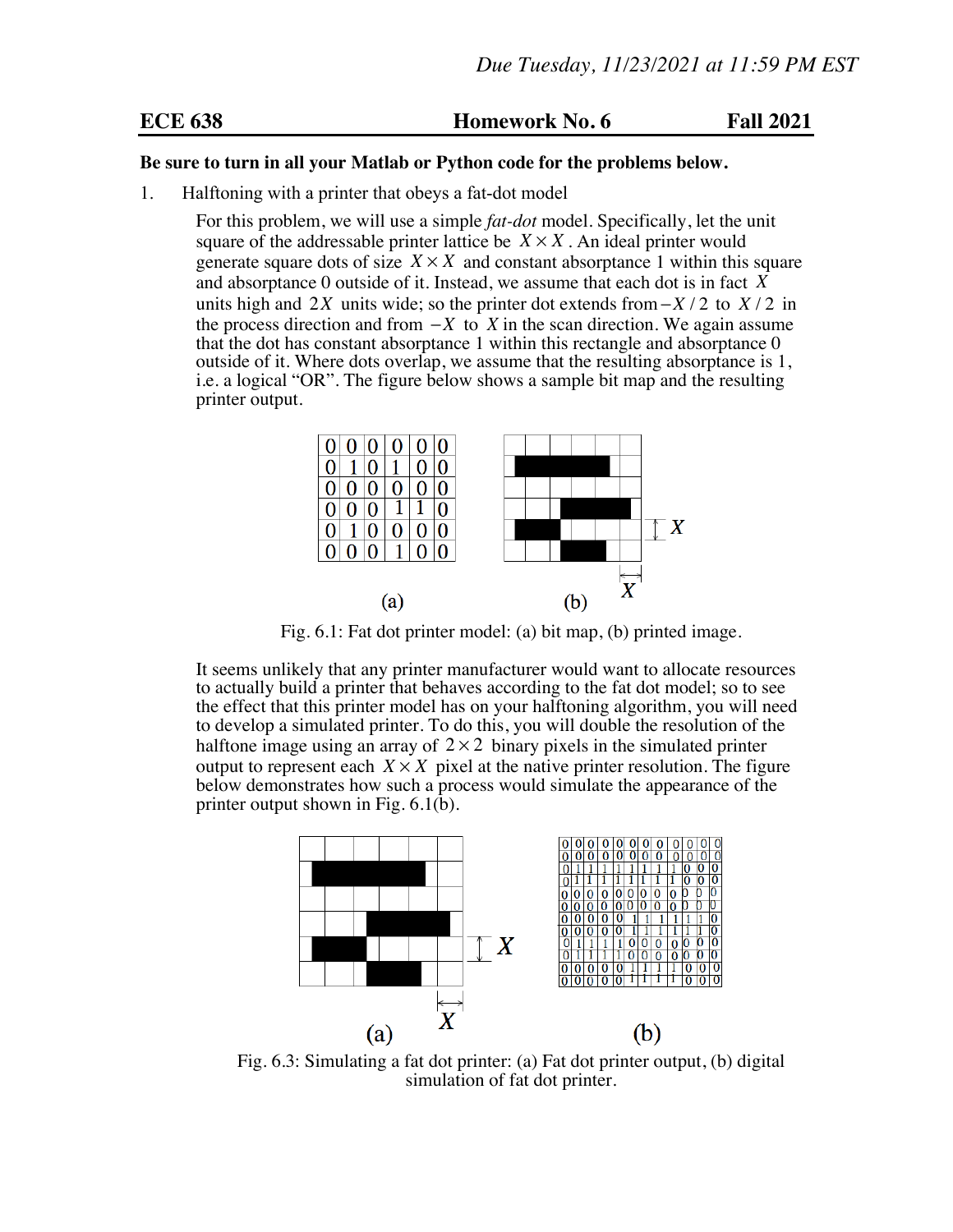- a. Write a Matlab or Python program to generate halftone images that simulate a printer with the fat-dot model. Turn in your program. Generate halftone images for the *ramp* image and the *woman\_bw* image using the 8x8 periodic, clustered-dot screen that you developed for Problem 2 (b) in HW No. 5 and using the 8x8 Bayer screen from Problem 2 (d) in HW No. 5. Turn in printouts of these four halftone images. Discuss the characteristics of the halftone images generated by these two different screens for the fat-dot printer.
- b. Determine the tone-reproduction curves for these two screens when used with the fat-dot printer and your simulated printer. Based on your tonereproduction curves, determine tone-correction curves for each of the two screens. Turn in plots of your tone-reproduction and tone-correction curves.<br>For each screen, apply the respective tone-correction curve to the continuoustone the *ramp* image and the *woman\_bw* image, and regenerate the four halftone images. Turn in these four halftone images, and discuss the difference between your halftone images for part (a) and part (b).
- 2. Error diffusion



Fig. 7.1: Block diagram for standard error diffusion.

Figure 7.1 shows the block diagram for standard error diffusion. In our case, the halftone output *g*[*m*,*n*] is binary. So *g*[*m*,*n*] = 0 or 1. Thus, the quantizer  $Q(\cdot)$  is a simple thresholding step with threshold value 0.5.

- a. Write a program in either Matlab or Python to implement standard error diffusion using the weights originally proposed by Floyd and Steinberg. Turn in your code.
- b. Use your program to generate error-diffusion halftones of both the *ramp* image and the *woman\_bw* image. Turn in print-outs of all images with your homework assignment. Compare your halftone images with those generated using the screen that you designed using the void-and-cluster algorithm in Problem 4 in HW No. 5.
- c. As you did in HW No. 5, compute the Fourier spectrum of the error-diffusion halftone of the *woman\_bw* image. Generate an appropriately compressed version of the spectral magnitude, and turn in a print-out of the image with your homework. Compare the characteristics of the spectral magnitude with those of the other halftone images that you generated for Problem 4 in HW No. 5.
- 3. This problem concerns the task of detecting the banding print defect in a printed test page.
	- a. From the course website (Data Files), download the file "test\_page\_banding.tif". This particular test page was printed in landscape